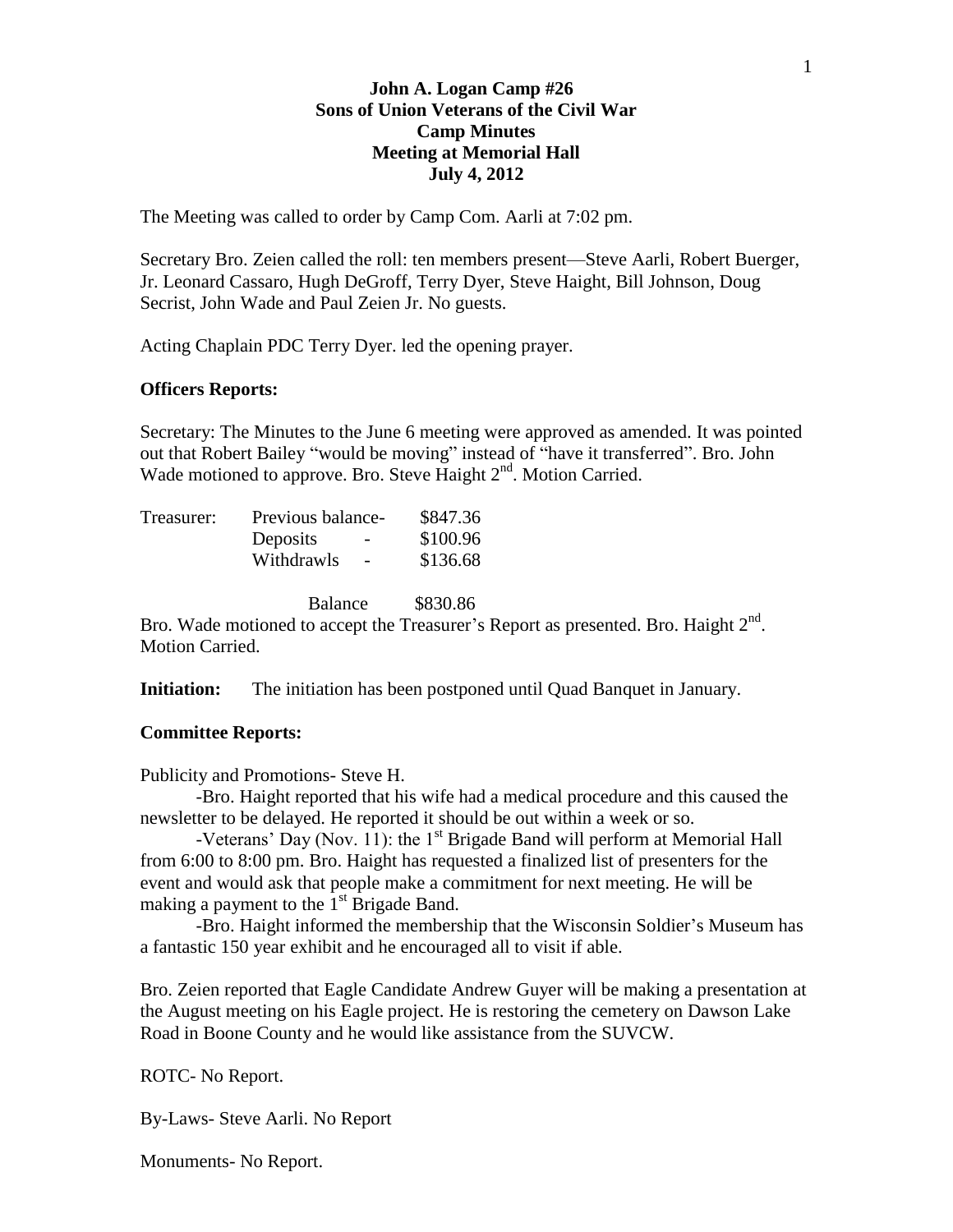Communications- SVR Comm. Grimm announced the draping of our SVR badges for 30 days in respect of the passing of Bro. Captain Hinman. Badges will be draped 7/5/12-  $8/5/12$ .

-Comm. Aarli reported that the camp received a \$150.00 grant from National for the work to be done on the Byron monument.

-Comm. Aarli presented the membership with extra drapes that were made and given to our camp from the Dutton Camp in Sycamore.

-Comm. Aarli made a formal request to obtain additional paint for restorations. This was agreed but no motions would be made until current inventory is depleted.

-Comm. Aarli presented that the Tempo paper is covering our projects and serving Byron, Stillman Valley, and Northern Ogle with pictures of monument dedications.

-Comm. Aarli presented the membership with pictures from the Worden civil war monument dedication.

## **Old Business:**

**-**PDC Dyer reported that the Chataqua was a nice event at Midway Village but was poorly attended. Joe Weigand was there as President Roosevelt and was fantastic. -PDC Dyer reported that the Worden event was well attended but not by Illinois members. Nebraska, Missouri and Iowa was there is strong numbers.

-PDC Dyer reported that the  $100<sup>th</sup>$  anniversary celebration on June  $30<sup>th</sup>$  was fantastic. The group that attended met up with the GAR group from Milwaukee and a great time was had by all.

-Comm. Aarli reported that he had spoken with the mother and young man who raised over five thousand for the restoration of the Stephenson County Courthouse. Another event is possibly scheduled for the fall.

-PDC Dyer reported that the person who is donating money for the flag pole is ready and waiting for official notice.

# **New Business:**

-Comm. Aarli reported that he has received a picture CD from bro. McGinty and the pictures should be posted in the Railsplitter.

-Comm. Aarli reported that William Bailey was unanimously reinstated by the membership.

-Bro. Haight motioned to approve in advance paint purchases as required not to exceed \$150.00. Bro. Wade 2<sup>nd</sup>. Motion Carried.

-PDC Dyer researched and found a spear top for our flag at a price of \$39 with furl. There is also an award ribbon holder that can be purchased for \$33 for a total of \$72. Bro. Haight motioned to purchase. Bro. Wade 2<sup>nd</sup>. Motion Carried.

Upcoming Events: August 4-5 Boescobel Wisconsin Re-enactment. September  $15<sup>th</sup>$  Civil War Show in Wheaton IL.

**Patriotic Instructor:** -Comm. Aarli presented the report on the Hecker Camp resolutions to Gen. John A. Logan.

Acting Chaplain Dyer conducted the closing prayer. Com. Aarli closed the meeting at 8:50 pm.